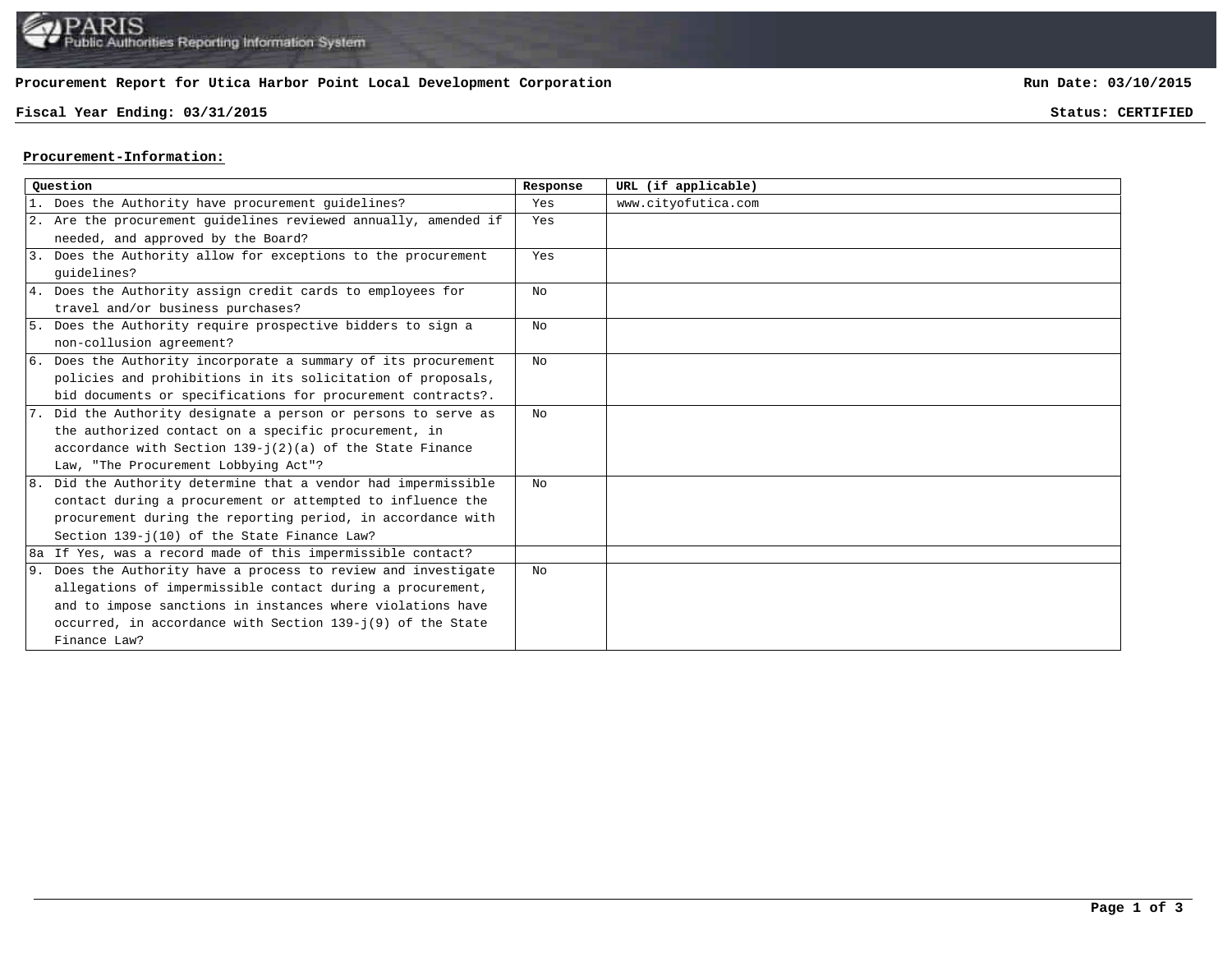## **Procurement Report for Utica Harbor Point Local Development Corporation**

**Run Date: 03/10/2015**

**Fiscal Year Ending: 03/31/2015 Status: CERTIFIED**

**Procurement Transactions Listing:**

This Authority has indicated that it has no Procurement Transactions for the reporting period.